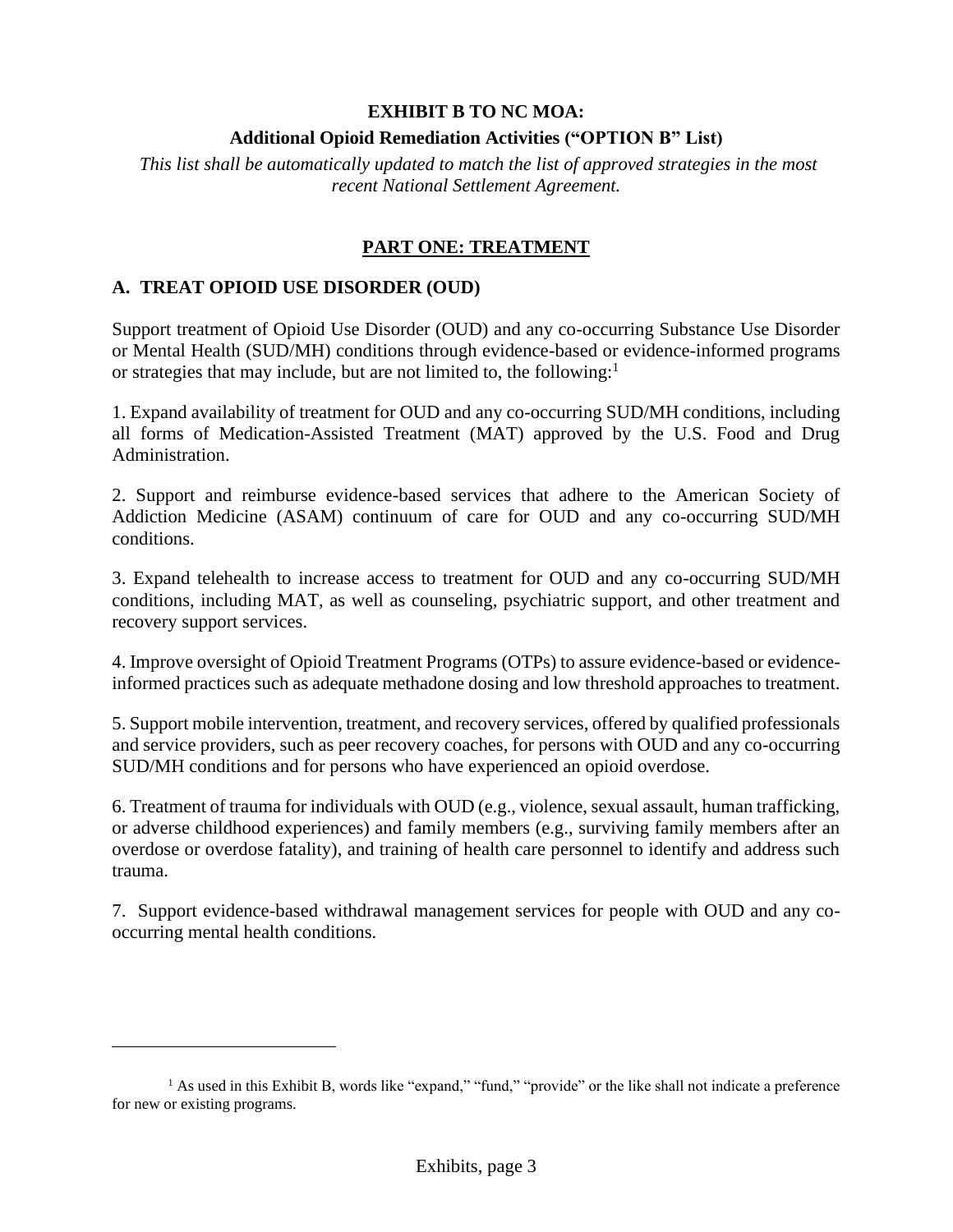8. Training on MAT for health care providers, first responders, students, or other supporting professionals, such as peer recovery coaches or recovery outreach specialists, including telementoring to assist community-based providers in rural or underserved areas.

9. Support workforce development for addiction professionals who work with persons with OUD and any co-occurring SUD/MH conditions.

10. Fellowships for addiction medicine specialists for direct patient care, instructors, and clinical research for treatments.

11. Scholarships and supports for behavioral health practitioners or workers involved in addressing OUD and any co-occurring SUD or mental health conditions, including but not limited to training, scholarships, fellowships, loan repayment programs, or other incentives for providers to work in rural or underserved areas.

12. Provide funding and training for clinicians to obtain a waiver under the federal Drug Addiction Treatment Act of 2000 (DATA 2000) to prescribe MAT for OUD, and provide technical assistance and professional support to clinicians who have obtained a DATA 2000 waiver.

13. Dissemination of web-based training curricula, such as the American Academy of Addiction Psychiatry's Provider Clinical Support Service-Opioids web-based training curriculum and motivational interviewing.

14. Development and dissemination of new curricula, such as the American Academy of Addiction Psychiatry's Provider Clinical Support Service for Medication-Assisted Treatment.

# **B. SUPPORT PEOPLE IN TREATMENT AND RECOVERY**

Support people in treatment for or recovery from OUD and any co-occurring SUD/MH conditions through evidence-based or evidence-informed programs or strategies that may include, but are not limited to, the following:

1. Provide comprehensive wrap-around services to individuals with OUD and any co-occurring SUD/MH conditions, including housing, transportation, education, job placement, job training, or childcare.

2. Provide the full continuum of care of treatment and recovery services for OUD and any cooccurring SUD/MH conditions, including supportive housing, peer support services and counseling, community navigators, case management, and connections to community-based services.

3. Provide counseling, peer-support, recovery case management and residential treatment with access to medications for those who need it to persons with OUD and any co-occurring SUD/MH conditions.

4. Provide access to housing for people with OUD and any co-occurring SUD/MH conditions, including supportive housing, recovery housing, housing assistance programs, training for housing providers, or recovery housing programs that allow or integrate FDA-approved medication with other support services.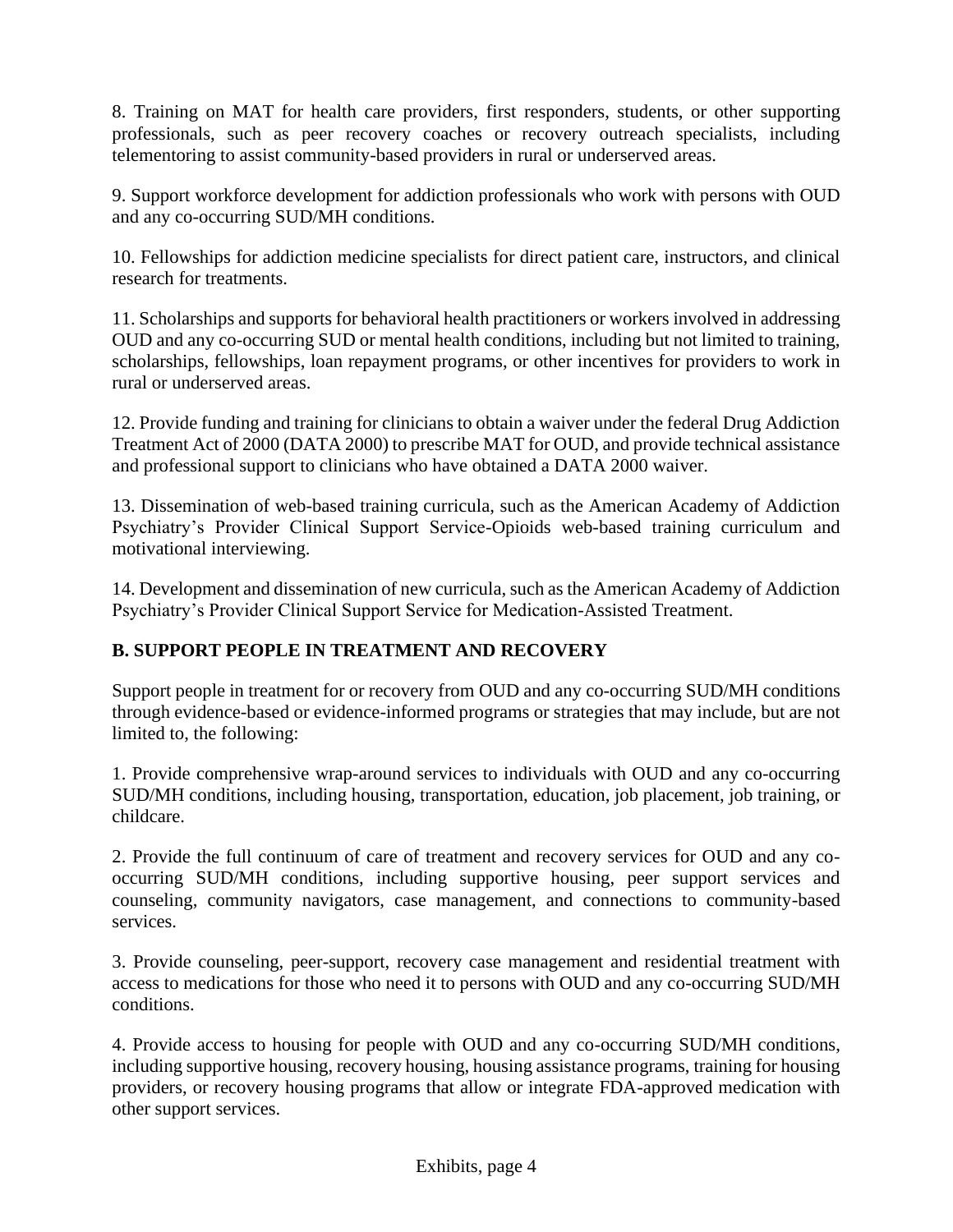5. Provide community support services, including social and legal services, to assist in deinstitutionalizing persons with OUD and any co-occurring SUD/MH conditions.

6. Support or expand peer-recovery centers, which may include support groups, social events, computer access, or other services for persons with OUD and any co-occurring SUD/MH conditions.

7. Provide or support transportation to treatment or recovery programs or services for persons with OUD and any co-occurring SUD/MH conditions.

8. Provide employment training or educational services for persons in treatment for or recovery from OUD and any co-occurring SUD/MH conditions.

9. Identify successful recovery programs such as physician, pilot, and college recovery programs, and provide support and technical assistance to increase the number and capacity of high-quality programs to help those in recovery.

10. Engage non-profits, faith-based communities, and community coalitions to support people in treatment and recovery and to support family members in their efforts to support the person with OUD in the family.

11. Training and development of procedures for government staff to appropriately interact and provide social and other services to individuals with or in recovery from OUD, including reducing stigma.

12. Support stigma reduction efforts regarding treatment and support for persons with OUD, including reducing the stigma on effective treatment.

13. Create or support culturally appropriate services and programs for persons with OUD and any co-occurring SUD/MH conditions, including new Americans.

14. Create and/or support recovery high schools.

15. Hire or train behavioral health workers to provide or expand any of the services or supports listed above.

# **C. CONNECT PEOPLE WHO NEED HELP TO THE HELP THEY NEED (CONNECTIONS TO CARE)**

Provide connections to care for people who have – or at risk of developing – OUD and any cooccurring SUD/MH conditions through evidence-based or evidence-informed programs or strategies that may include, but are not limited to, the following:

1. Ensure that health care providers are screening for OUD and other risk factors and know how to appropriately counsel and treat (or refer if necessary) a patient for OUD treatment.

2. Fund Screening, Brief Intervention and Referral to Treatment (SBIRT) programs to reduce the transition from use to disorders, including SBIRT services to pregnant women who are uninsured or not eligible for Medicaid.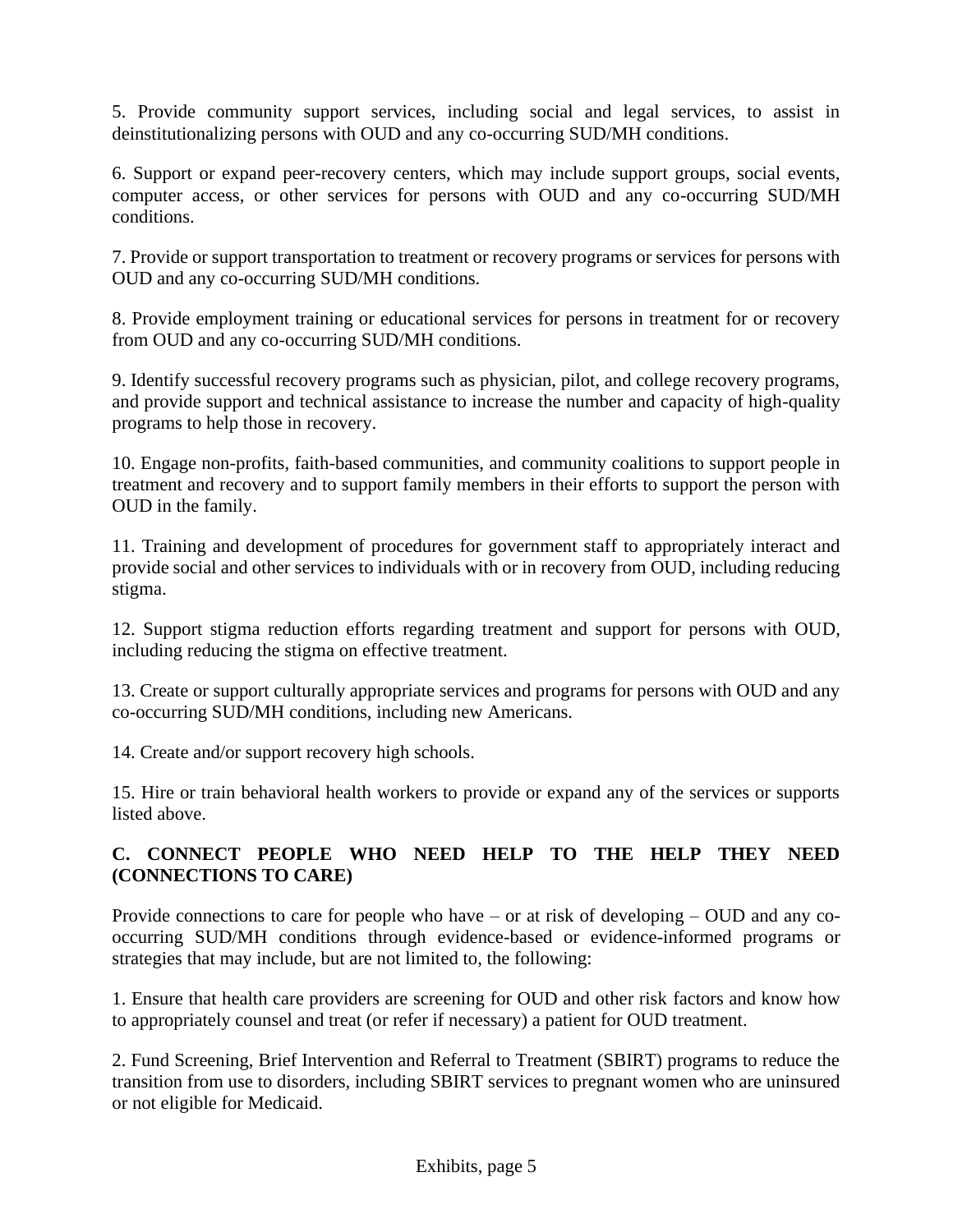3. Provide training and long-term implementation of SBIRT in key systems (health, schools, colleges, criminal justice, and probation), with a focus on youth and young adults when transition from misuse to opioid disorder is common.

4. Purchase automated versions of SBIRT and support ongoing costs of the technology.

5. Expand services such as navigators and on-call teams to begin MAT in hospital emergency departments.

6. Training for emergency room personnel treating opioid overdose patients on post-discharge planning, including community referrals for MAT, recovery case management or support services.

7. Support hospital programs that transition persons with OUD and any co-occurring SUD/MH conditions, or persons who have experienced an opioid overdose, into clinically-appropriate follow-up care through a bridge clinic or similar approach.

8. Support crisis stabilization centers that serve as an alternative to hospital emergency departments for persons with OUD and any co-occurring SUD/MH conditions or persons that have experienced an opioid overdose.

9. Support the work of Emergency Medical Systems, including peer support specialists, to connect individuals to treatment or other appropriate services following an opioid overdose or other opioidrelated adverse event.

10. Provide funding for peer support specialists or recovery coaches in emergency departments, detox facilities, recovery centers, recovery housing, or similar settings; offer services, supports, or connections to care to persons with OUD and any co-occurring SUD/MH conditions or to persons who have experienced an opioid overdose.

11. Expand warm hand-off services to transition to recovery services.

12. Create or support school-based contacts that parents can engage with to seek immediate treatment services for their child; and support prevention, intervention, treatment, and recovery programs focused on young people.

13. Develop and support best practices on addressing OUD in the workplace.

14. Support assistance programs for health care providers with OUD.

15. Engage non-profits and the faith community as a system to support outreach for treatment.

16. Support centralized call centers that provide information and connections to appropriate services and supports for persons with OUD and any co-occurring SUD/MH conditions.

# **D. ADDRESS THE NEEDS OF CRIMINAL-JUSTICE-INVOLVED PERSONS**

Address the needs of persons with OUD and any co-occurring SUD/MH conditions who are involved in, are at risk of becoming involved in, or are transitioning out of the criminal justice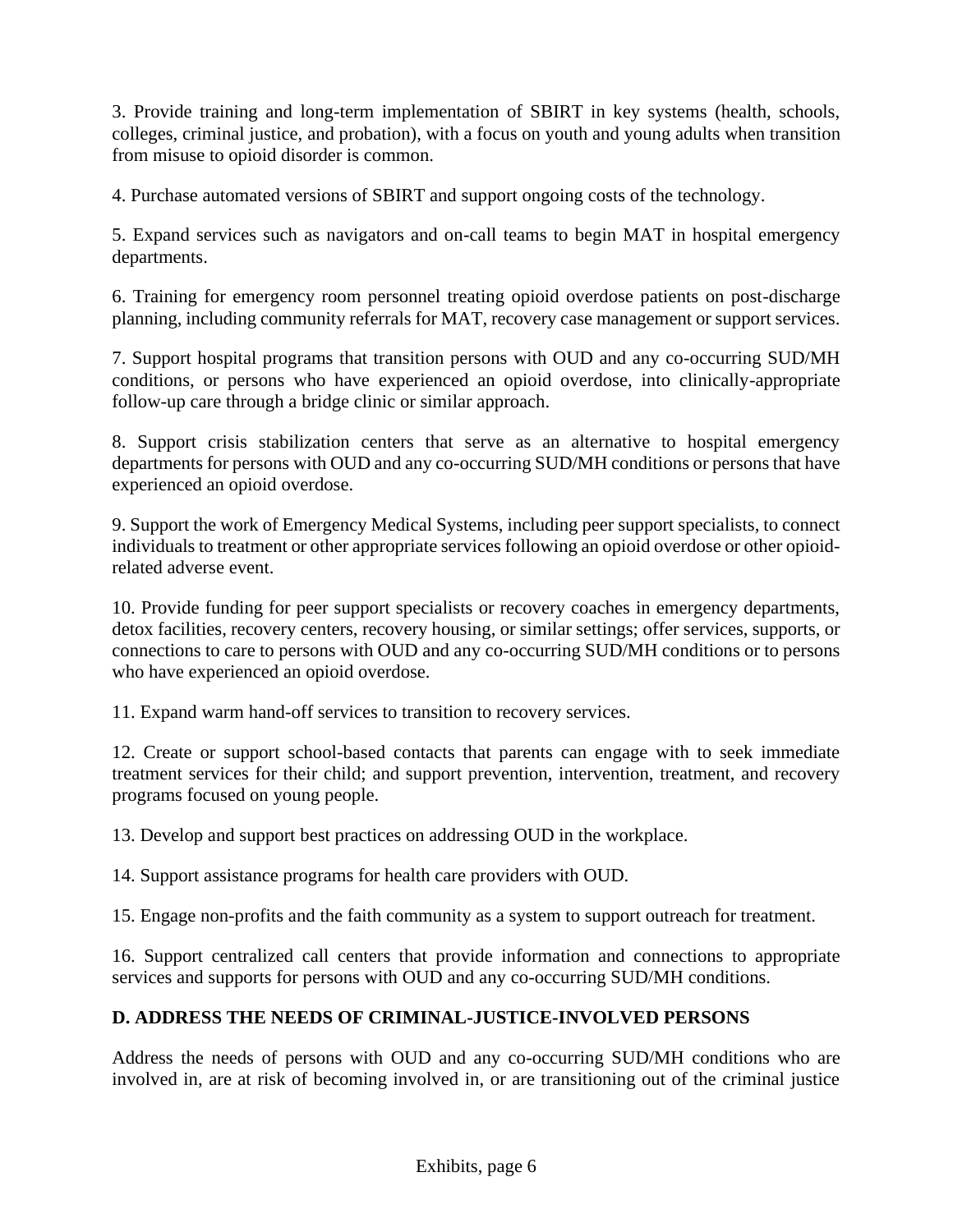system through evidence-based or evidence-informed programs or strategies that may include, but are not limited to, the following:

1. Support pre-arrest or pre-arraignment diversion and deflection strategies for persons with OUD and any co-occurring SUD/MH conditions, including established strategies such as:

a. Self-referral strategies such as the Angel Programs or the Police Assisted Addiction Recovery Initiative (PAARI);

b. Active outreach strategies such as the Drug Abuse Response Team (DART) model;

c. "Naloxone Plus" strategies, which work to ensure that individuals who have received naloxone to reverse the effects of an overdose are then linked to treatment programs or other appropriate services;

d. Officer prevention strategies, such as the Law Enforcement Assisted Diversion (LEAD) model;

e. Officer intervention strategies such as the Leon County, Florida Adult Civil Citation Network or the Chicago Westside Narcotics Diversion to Treatment Initiative; or

f. Co-responder and/or alternative responder models to address OUD-related 911 calls with greater SUD expertise.

2. Support pre-trial services that connect individuals with OUD and any co-occurring SUD/MH conditions to evidence-informed treatment, including MAT, and related services.

3. Support treatment and recovery courts that provide evidence-based options for persons with OUD and any co-occurring SUD/MH conditions.

4. Provide evidence-informed treatment, including MAT, recovery support, harm reduction, or other appropriate services to individuals with OUD and any co-occurring SUD/MH conditions who are incarcerated in jail or prison.

5. Provide evidence-informed treatment, including MAT, recovery support, harm reduction, or other appropriate services to individuals with OUD and any co-occurring SUD/MH conditions who are leaving jail or prison, have recently left jail or prison, are on probation or parole, are under community corrections supervision, or are in re-entry programs or facilities.

6. Support critical time interventions (CTI), particularly for individuals living with dual-diagnosis OUD/serious mental illness, and services for individuals who face immediate risks and service needs and risks upon release from correctional settings.

7. Provide training on best practices for addressing the needs of criminal-justice-involved persons with OUD and any co-occurring SUD/MH conditions to law enforcement, correctional, or judicial personnel or to providers of treatment, recovery, harm reduction, case management, or other services offered in connection with any of the strategies described in this section.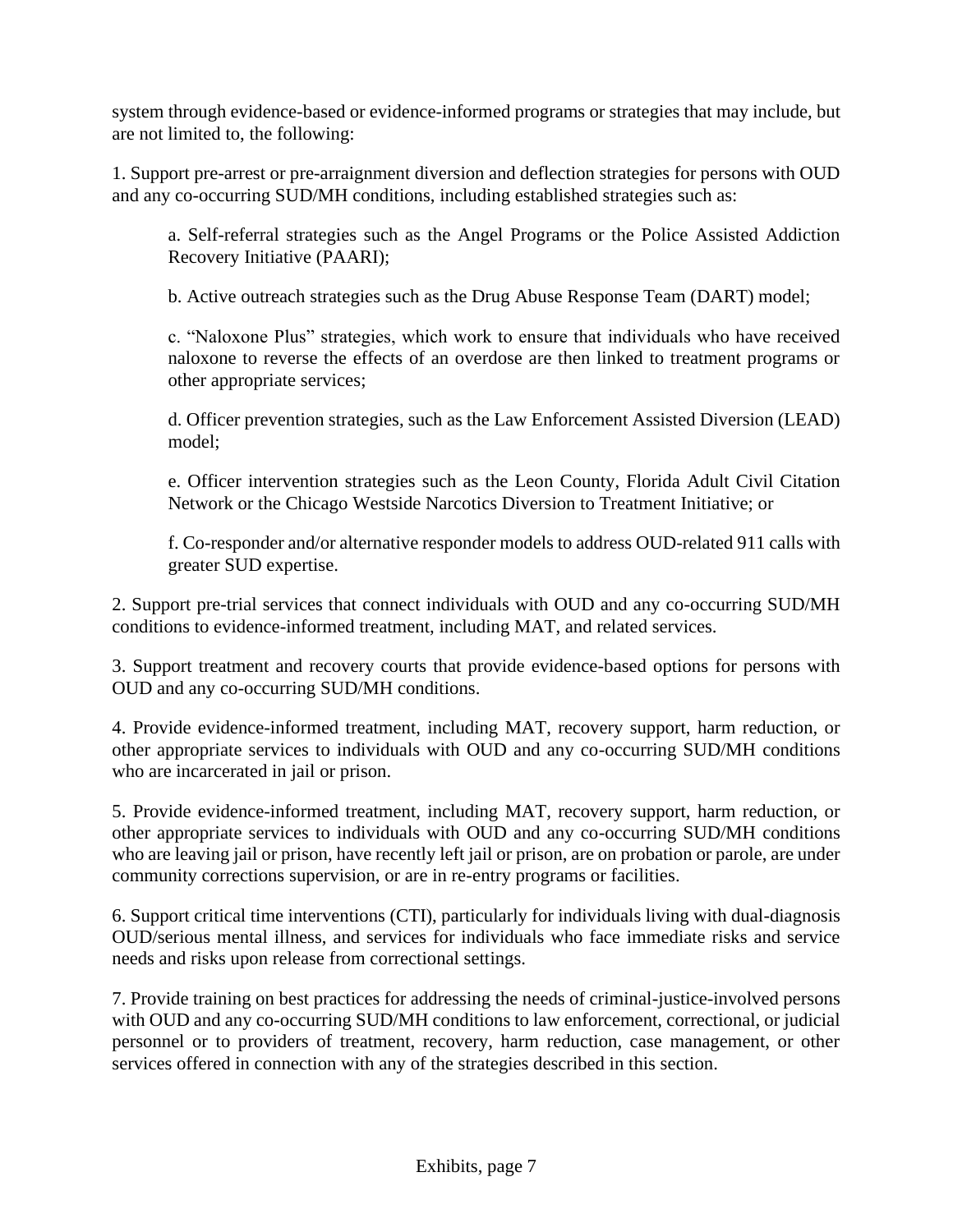## **E. ADDRESS THE NEEDS OF PREGNANT OR PARENTING WOMEN AND THEIR FAMILIES, INCLUDING BABIES WITH NEONATAL ABSTINENCE SYNDROME**

Address the needs of pregnant or parenting women with OUD and any co-occurring SUD/MH conditions, and the needs of their families, including babies with neonatal abstinence syndrome (NAS), through evidence-based or evidence-informed programs or strategies that may include, but are not limited to, the following:

1. Support evidence-based or evidence-informed treatment, including MAT, recovery services and supports, and prevention services for pregnant women – or women who could become pregnant – who have OUD and any co-occurring SUD/MH conditions, and other measures to educate and provide support to families affected by Neonatal Abstinence Syndrome.

2. Expand comprehensive evidence-based treatment and recovery services, including MAT, for uninsured women with OUD and any co-occurring SUD/MH conditions for up to 12 months postpartum.

3. Training for obstetricians or other healthcare personnel that work with pregnant women and their families regarding treatment of OUD and any co-occurring SUD/MH conditions.

4. Expand comprehensive evidence-based treatment and recovery support for NAS babies; expand services for better continuum of care with infant-need dyad; expand long-term treatment and services for medical monitoring of NAS babies and their families.

5. Provide training to health care providers who work with pregnant or parenting women on best practices for compliance with federal requirements that children born with Neonatal Abstinence Syndrome get referred to appropriate services and receive a plan of safe care.

6. Child and family supports for parenting women with OUD and any co-occurring SUD/MH conditions.

7. Enhanced family supports and child care services for parents with OUD and any co-occurring SUD/MH conditions.

8. Provide enhanced support for children and family members suffering trauma as a result of addiction in the family; and offer trauma-informed behavioral health treatment for adverse childhood events.

9. Offer home-based wrap-around services to persons with OUD and any co-occurring SUD/MH conditions, including but not limited to parent skills training.

10. Support for Children's Services – Fund additional positions and services, including supportive housing and other residential services, relating to children being removed from the home and/or placed in foster care due to custodial opioid use.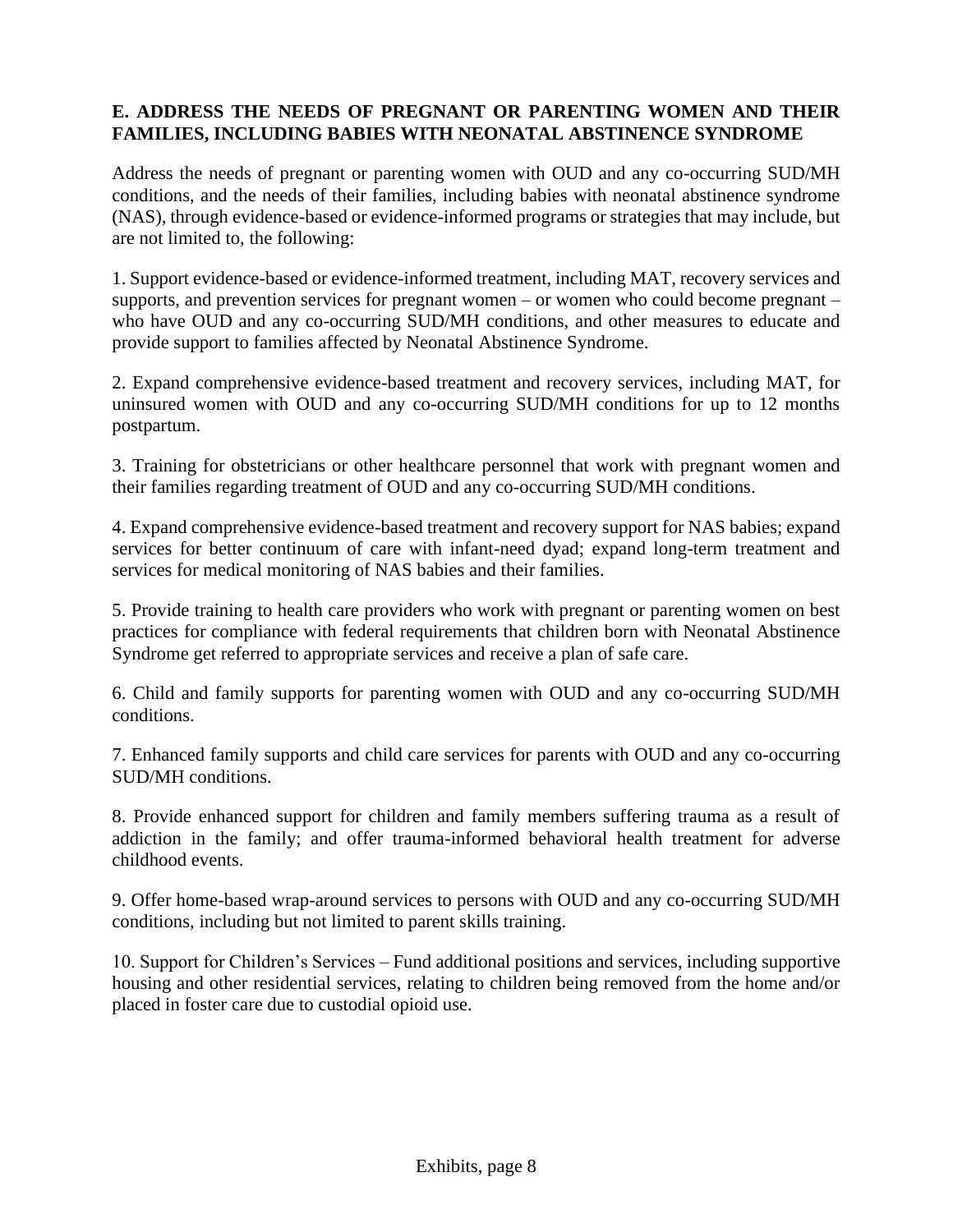## **PART TWO: PREVENTION**

## **F. PREVENT OVER-PRESCRIBING AND ENSURE APPROPRIATE PRESCRIBING AND DISPENSING OF OPIOIDS**

Support efforts to prevent over-prescribing and ensure appropriate prescribing and dispensing of opioids through evidence-based or evidence-informed programs or strategies that may include, but are not limited to, the following:

1. Fund medical provider education and outreach regarding best prescribing practices for opioids consistent with Guidelines for Prescribing Opioids for Chronic Pain from the U.S. Centers for Disease Control and Prevention, including providers at hospitals (academic detailing).

2. Training for health care providers regarding safe and responsible opioid prescribing, dosing, and tapering patients off opioids.

3. Continuing Medical Education (CME) on appropriate prescribing of opioids.

4. Support for non-opioid pain treatment alternatives, including training providers to offer or refer to multi-modal, evidence-informed treatment of pain.

5. Support enhancements or improvements to Prescription Drug Monitoring Programs (PDMPs), including but not limited to improvements that:

a. Increase the number of prescribers using PDMPs;

b. Improve point-of-care decision-making by increasing the quantity, quality, or format of data available to prescribers using PDMPs, by improving the interface that prescribers use to access PDMP data, or both; or

c. Enable states to use PDMP data in support of surveillance or intervention strategies, including MAT referrals and follow-up for individuals identified within PDMP data as likely to experience OUD in a manner that complies with all relevant privacy and security laws and rules.

6. Ensuring PDMPs incorporate available overdose/naloxone deployment data, including the United States Department of Transportation's Emergency Medical Technician overdose database in a manner that complies with all relevant privacy and security laws and rules.

7. Increase electronic prescribing to prevent diversion or forgery.

8. Educate Dispensers on appropriate opioid dispensing.

### **G. PREVENT MISUSE OF OPIOIDS**

Support efforts to discourage or prevent misuse of opioids through evidence-based or evidenceinformed programs or strategies that may include, but are not limited to, the following: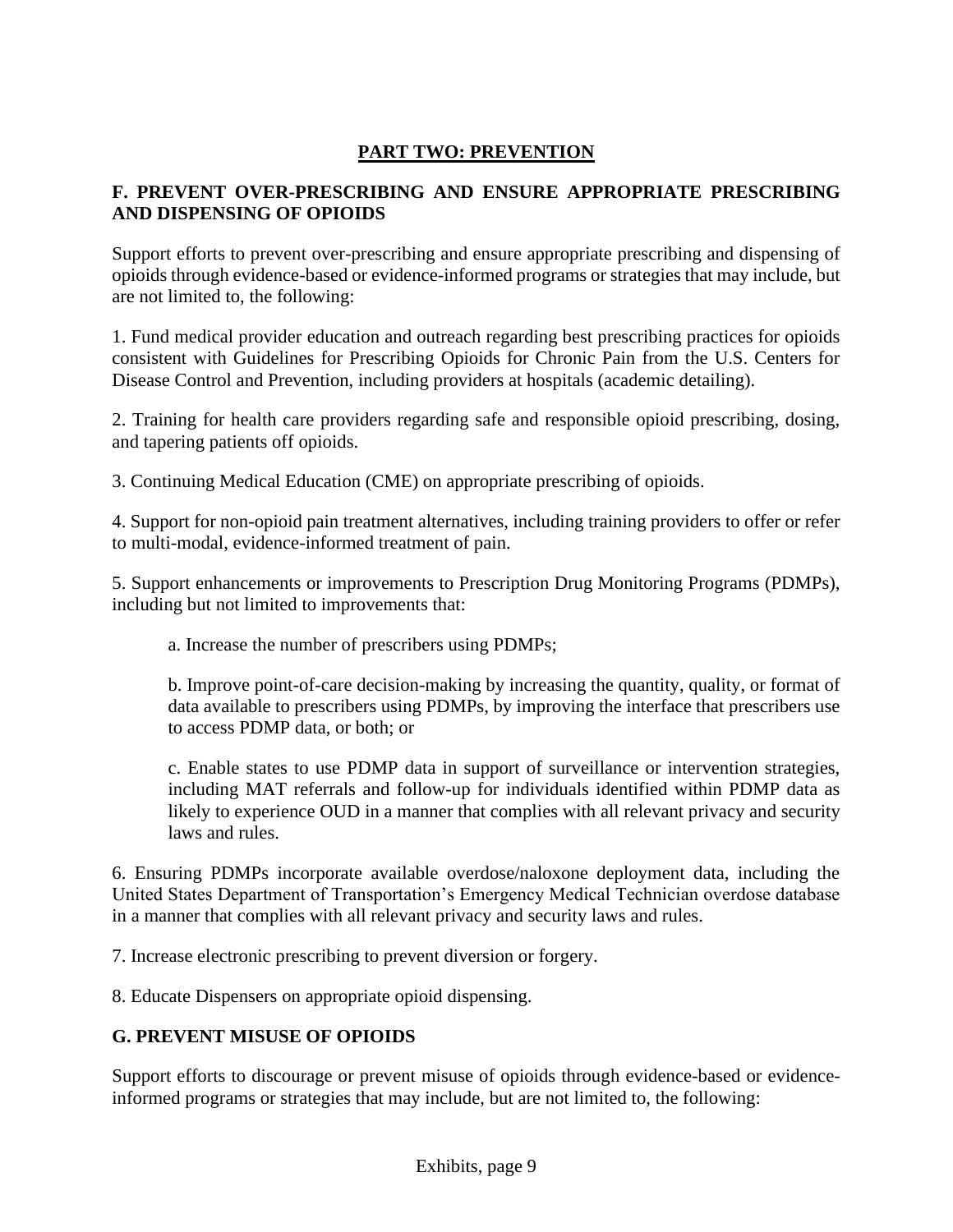1. Fund media campaigns to prevent opioid misuse.

2. Corrective advertising or affirmative public education campaigns based on evidence.

3. Public education relating to drug disposal.

4. Drug take-back disposal or destruction programs.

5. Fund community anti-drug coalitions that engage in drug prevention efforts.

6. Support community coalitions in implementing evidence-informed prevention, such as reduced social access and physical access, stigma reduction – including staffing, educational campaigns, support for people in treatment or recovery, or training of coalitions in evidence-informed implementation, including the Strategic Prevention Framework developed by the U.S. Substance Abuse and Mental Health Services Administration (SAMHSA).

7. Engage non-profits and faith-based communities as systems to support prevention.

8. Fund evidence-based prevention programs in schools or evidence-informed school and community education programs and campaigns for students, families, school employees, school athletic programs, parent-teacher and student associations, and others.

9. School-based or youth-focused programs or strategies that have demonstrated effectiveness in preventing drug misuse and seem likely to be effective in preventing the uptake and use of opioids.

10. Create or support community-based education or intervention services for families, youth, and adolescents at risk for OUD and any co-occurring SUD/MH conditions.

11. Support evidence-informed programs or curricula to address mental health needs of young people who may be at risk of misusing opioids or other drugs, including emotional modulation and resilience skills.

12. Support greater access to mental health services and supports for young people, including services and supports provided by school nurses, behavioral health workers or other school staff, to address mental health needs in young people that (when not properly addressed) increase the risk of opioid or other drug misuse.

# **H. PREVENT OVERDOSE DEATHS AND OTHER HARMS (HARM REDUCTION)**

Support efforts to prevent or reduce overdose deaths or other opioid-related harms through evidence-based or evidence-informed programs or strategies that may include, but are not limited to, the following:

1. Increase availability and distribution of naloxone and other drugs that treat overdoses for first responders, overdose patients, individuals with OUD and their friends and family members, individuals at high risk of overdose, schools, community navigators and outreach workers, persons being released from jail or prison, or other members of the general public.

2. Public health entities that provide free naloxone to anyone in the community.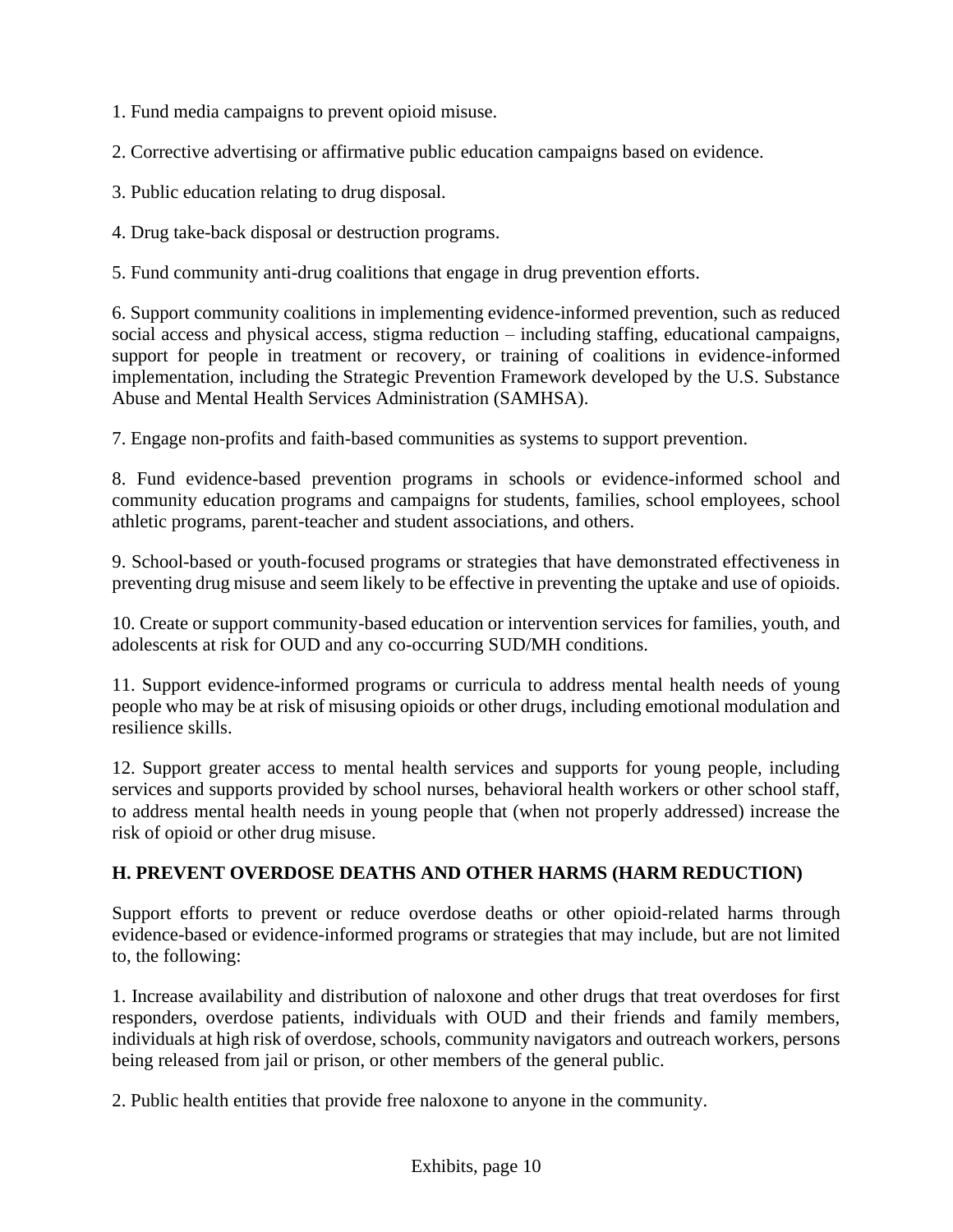3. Training and education regarding naloxone and other drugs that treat overdoses for first responders, overdose patients, patients taking opioids, families, schools, community support groups, and other members of the general public.

4. Enable school nurses and other school staff to respond to opioid overdoses, and provide them with naloxone, training, and support.

5. Expand, improve, or develop data tracking software and applications for overdoses/naloxone revivals.

6. Public education relating to emergency responses to overdoses.

7. Public education relating to immunity and Good Samaritan laws.

8. Educate first responders regarding the existence and operation of immunity and Good Samaritan laws.

9. Syringe service programs and other evidence-informed programs to reduce harms associated with intravenous drug use, including supplies, staffing, space, peer support services, referrals to treatment, fentanyl checking, connections to care, and the full range of harm reduction and treatment services provided by these programs.

10. Expand access to testing and treatment for infectious diseases such as HIV and Hepatitis C resulting from intravenous opioid use.

11. Support mobile units that offer or provide referrals to harm reduction services, treatment, recovery supports, health care, or other appropriate services to persons that use opioids or persons with OUD and any co-occurring SUD/MH conditions.

12. Provide training in harm reduction strategies to health care providers, students, peer recovery coaches, recovery outreach specialists, or other professionals that provide care to persons who use opioids or persons with OUD and any co-occurring SUD/MH conditions.

13. Support screening for fentanyl in routine clinical toxicology testing.

# **PART THREE: OTHER STRATEGIES**

### **I. FIRST RESPONDERS**

In addition to items in sections C, D, and H of this Exhibit relating to first responders, support the following:

1. Educate law enforcement or other first responders regarding appropriate practices and precautions when dealing with fentanyl or other drugs.

2. Provision of wellness and support services for first responders and others who experience secondary trauma associated with opioid-related emergency events.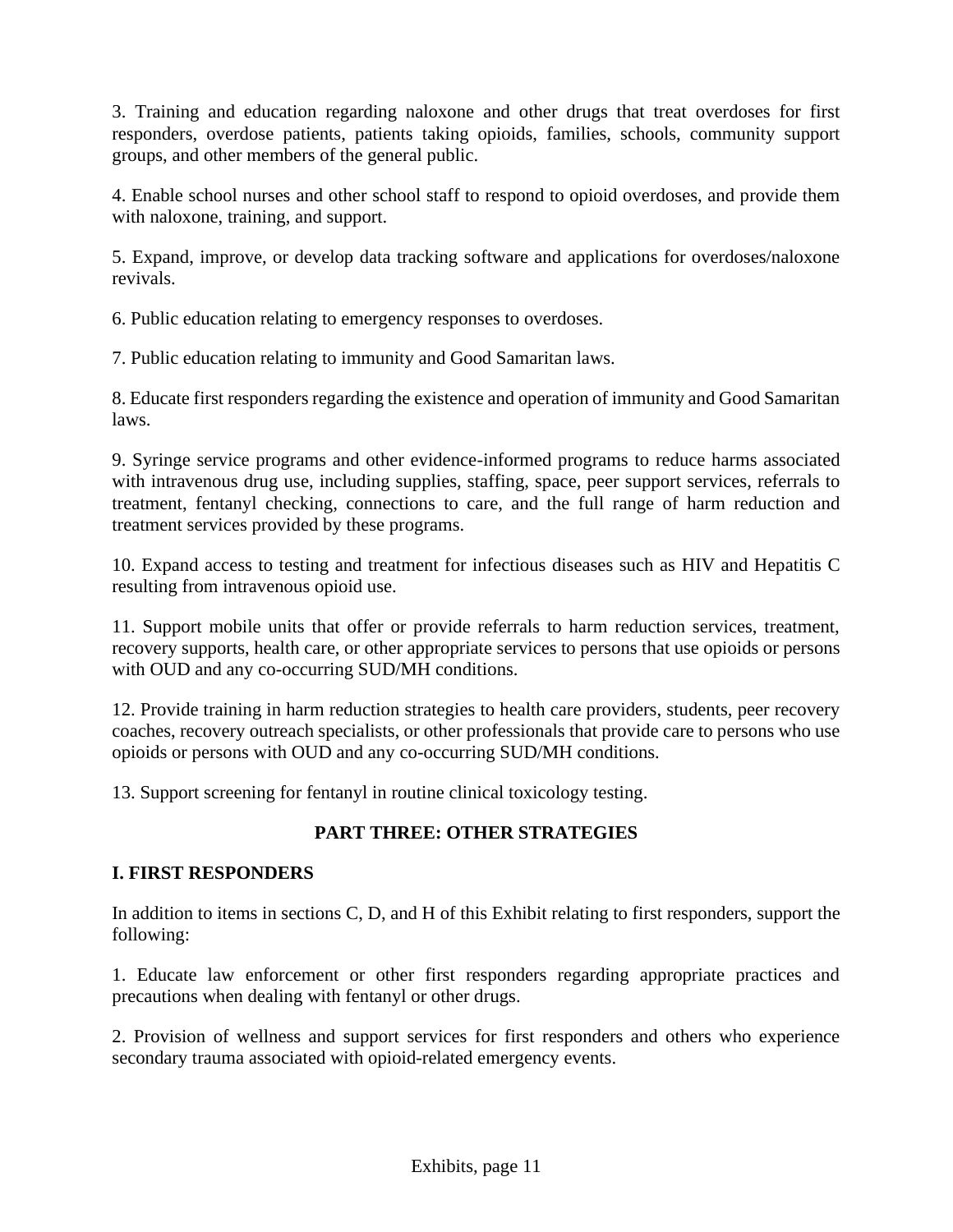# **J. LEADERSHIP, PLANNING AND COORDINATION**

Support efforts to provide leadership, planning, coordination, facilitation, training and technical assistance to abate the opioid epidemic through activities, programs, or strategies that may include, but are not limited to, the following:

1. Statewide, regional, local, or community regional planning to identify root causes of addiction and overdose, goals for reducing harms related to the opioid epidemic, and areas and populations with the greatest needs for treatment intervention services; to support training and technical assistance; or to support other strategies to abate the opioid epidemic described in this opioid abatement strategy list.

2. A dashboard to share reports, recommendations, or plans to spend Opioid Settlement Funds; to show how Opioid Settlement Funds have been spent; to report program or strategy outcomes; or to track, share, or visualize key opioid-related or health-related indicators and supports as identified through collaborative statewide, regional, local, or community processes.

3. Invest in infrastructure or staffing at government or not-for-profit agencies to support collaborative, cross-system coordination with the purpose of preventing overprescribing, opioid misuse, or opioid overdoses, treating those with OUD and any co-occurring SUD/MH conditions, supporting them in treatment or recovery, connecting them to care, or implementing other strategies to abate the opioid epidemic described in this opioid abatement strategy list.

4. Provide resources to staff government oversight and management of opioid abatement programs.

# **K. TRAINING**

In addition to the training referred to throughout this document, support training to abate the opioid epidemic through activities, programs, or strategies that may include, but are not limited to, the following:

1. Provide funding for staff training or networking programs and services to improve the capability of government, community, and not-for-profit entities to abate the opioid crisis.

2. Support infrastructure and staffing for collaborative cross-system coordination to prevent opioid misuse, prevent overdoses, and treat those with OUD and any co-occurring SUD/MH conditions, or implement other strategies to abate the opioid epidemic described in this opioid abatement strategy list (e.g., health care, primary care, pharmacies, PDMPs, etc.).

### **L. RESEARCH**

Support opioid abatement research that may include, but is not limited to, the following:

1. Monitoring, surveillance, data collection, and evaluation of programs and strategies described in this opioid abatement strategy list.

2. Research non-opioid treatment of chronic pain.